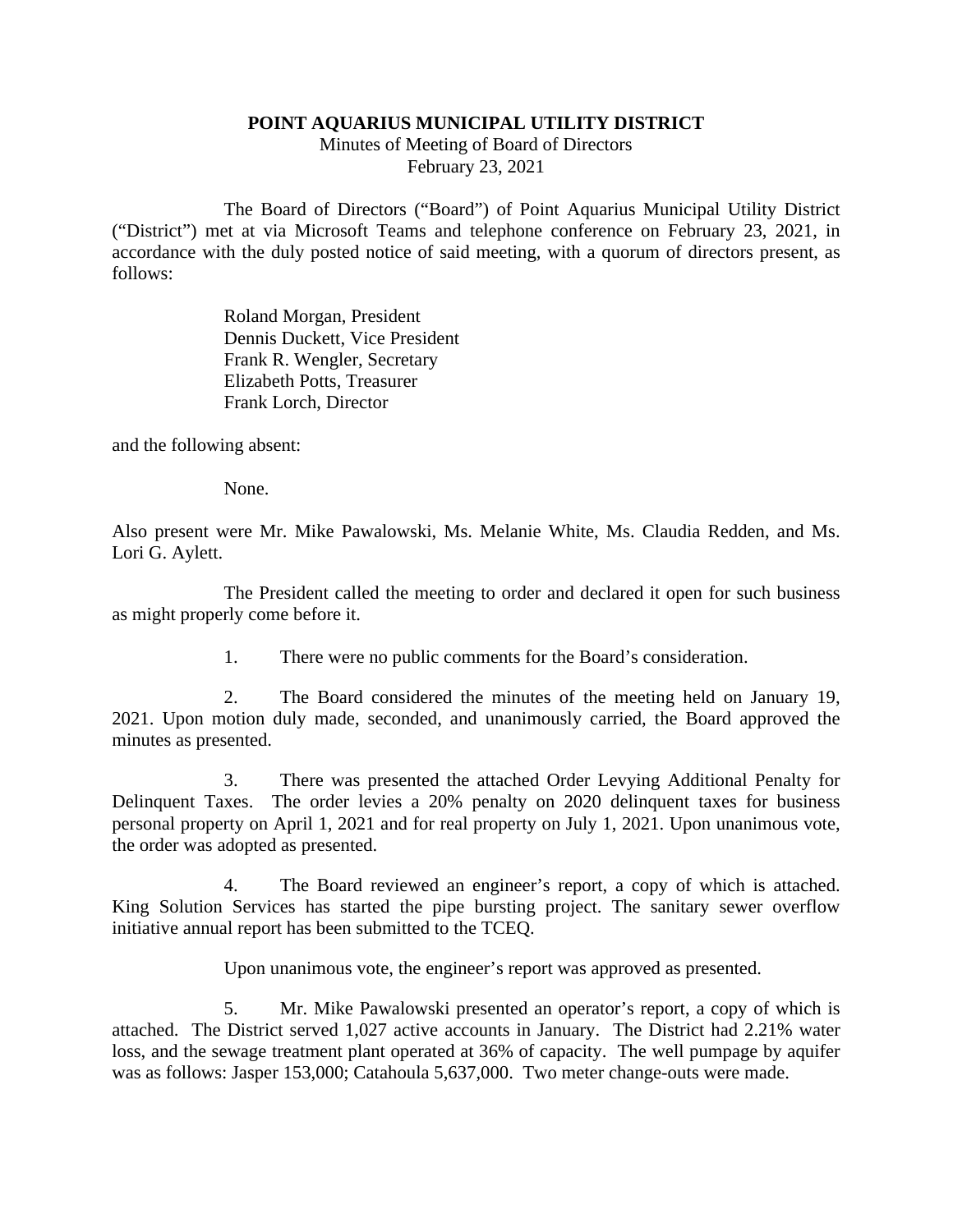The operator reported that installation of the variable frequency drive on the lift station on Pelican Bay has helped with odor control. The operator pulled the pumps at the Marina and Lake Vista lift stations. The operator changed out the overloads at the onsite lift station. At Pollux, the operator purchased two extra grinder pumps in case of future rain events.

The operator discussed events related to the winter storm. He reported that the sentinel units at the Summerchase, Aries Loop, and Lake Vista lift stations called out when power was initially lost during the winter storm, but the sentinel units were not useful during the power outage. With no incoming power, they could not call out and notify the operator when the wet well levels were high. Instead the operator moved from lift station to lift station pumping them down using generator power.

At the water plant, the operator had an issue with the main generator because initially it seemed "starved" for fuel. It did start up and perform during the cold weather, but the operator recommends that the unit be checked.

In the collection system, the operator had to repair a four-inch service line leak on Arcturas. The operator replaced in the inflows on Andromeda. The District used the Jasper wells during the winter storm, and the District was able to maintain pressure throughout the event. The operator reported that the valve on top of the hydropneumatic tank cracked, so the booster pumps had to be operated manually. In addition, check valves cracked and failed and released some air. For three full days, the main generator ran all day and all night. The portable generator was also used around the clock for three days. In the District, lots of back flow preventers failed, including the one at the District office. The Board noted that in their experience the District had not used the irrigation system at the office, so the operator will remove the connection to the irrigation system so that the back-flow preventer can be removed.

The operator presented quotes for installation of portable generators at all the District's facilities. The operator recommended that the District consider installation of generators at the lift stations. It was very difficult and time-consuming for the operator to use one portable generator throughout the duration of the storm event, which lasted for three days. The low bid for installation in all facilities was \$142,500. The Board noted that it did not have available funds in the budget for all of the lift stations to have a generator at this time. Instead, the installations should be staggered so that the District can remain within budget. The Board approved the low bid and authorized the operator to pick the most critical facilities for installation.

The Board expressed appreciation to the operator for their work during the winter storm. The Board authorized the purchase of \$75 gift cards to the operators who staffed the facilities during the winter storm as a token of the Board's appreciation. The Board also briefly discussed whether smart meters would have assisted the operator during the event. The operator stated that smart meters would have helped them identify customers with leaks more quickly, so that the District could have turned off water and maintained pressure. The Board suggested that the operator consider updates to their website for better communications throughout the event.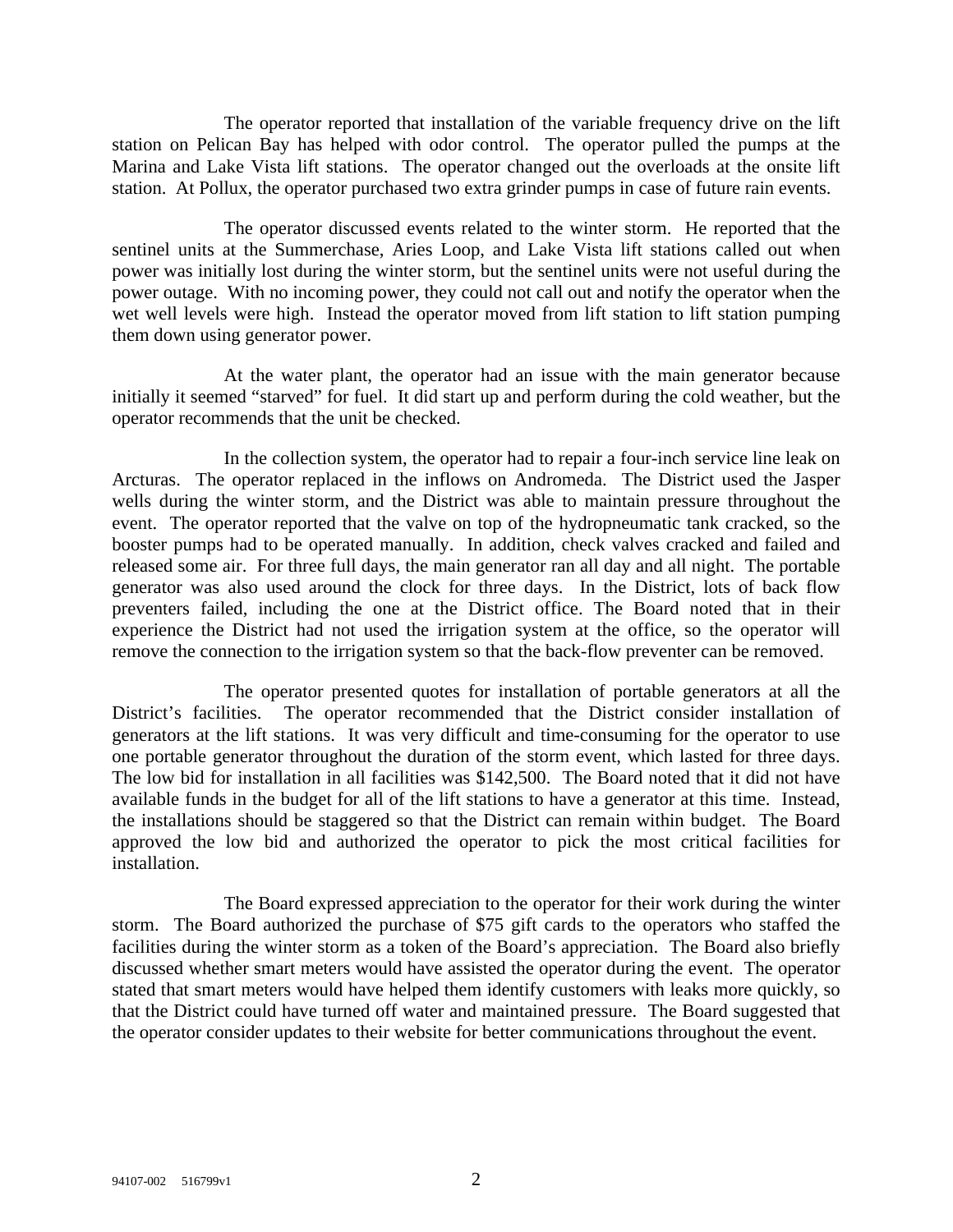Melanie White presented a request from a customer for a one-inch irrigation meter. The Board noted that it did not have a rate in its Rate Order for a one-inch meter and instructed the operator to get more information and ask the customer to attend the next meeting.

The operator discussed the generator maintenance program. The operator presented a proposal from Lofton for generator maintenance and stated that Lofton could give a better price than Cummins and was locally owned and operated. The Board tabled the matter until the next meeting and asked that an item be placed on the agenda regarding the subject.

Upon unanimous vote, the Board approved the operator's report as presented.

6. The Board discussed the District newsletter. Director Wengler stated that he had assisted in putting together a newsletter about District activities and payment options to go to the residents. The Board reviewed the form of the newsletter and discussed it in some detail. The Board was concerned with the cost of duplicating the communication for mailout. Instead, the Board suggested putting it on the District's website, posting it to Next Door, and providing it to the three homeowners associations. The attorney and Director Wengler will work to get the newsletter posted as the Board suggested.

7. The Board considered the attached Order Appointing Investment Officer. Upon motion duly made, seconded and unanimously carried, the Board voted unanimously to adopt the order as presented, which order designates the office of Treasurer as District Investment Officer.

8. Lori Aylett presented an attorney's report. The attorney will work with Director Potts on list of investment officer training options. The attorney also worked with Director Wengler on the District newsletter.

9. The attorney for the District then discussed with the Board the requirements of Texas Local Government Code Chapter 203, Subchapter D (Senate Bill 625). The law requires districts to annually provide certain records and information concerning the District's finances and tax rates to the Texas Comptroller of Public Accounts. The comptroller has created a special information database on their website, where the information will be assembled, updated, and made available to the public free of charge. The required information is already publicly available in other places, but the law requires submission of the information to the comptroller. The information includes the name of the District, the names of the Board members, any employees, addresses, websites if applicable, names of certain consultants, the total amount of bonds authorized by District voters, the aggregate principal amount of bonds issued, the tax rate, and audited financial information. Upon unanimous vote, the Board authorized the attorney to prepare and file the required report by the April 1, 2021 deadline.

10. Claudia Redden presented a bookkeeper's report, a copy of which is attached. The District has a general fund balance of \$3,495,071.53, and total debt service funds are \$283,168.28. The District's tax fund stands at \$94,665.86. The bookkeeper reported that she received an invoice from the attorney after preparation of her written report. The board reviewed the invoice and authorized payment. The bookkeeper requested and received Board authorization to transfer \$50,000 from the general fund to debt service for the upcoming bond